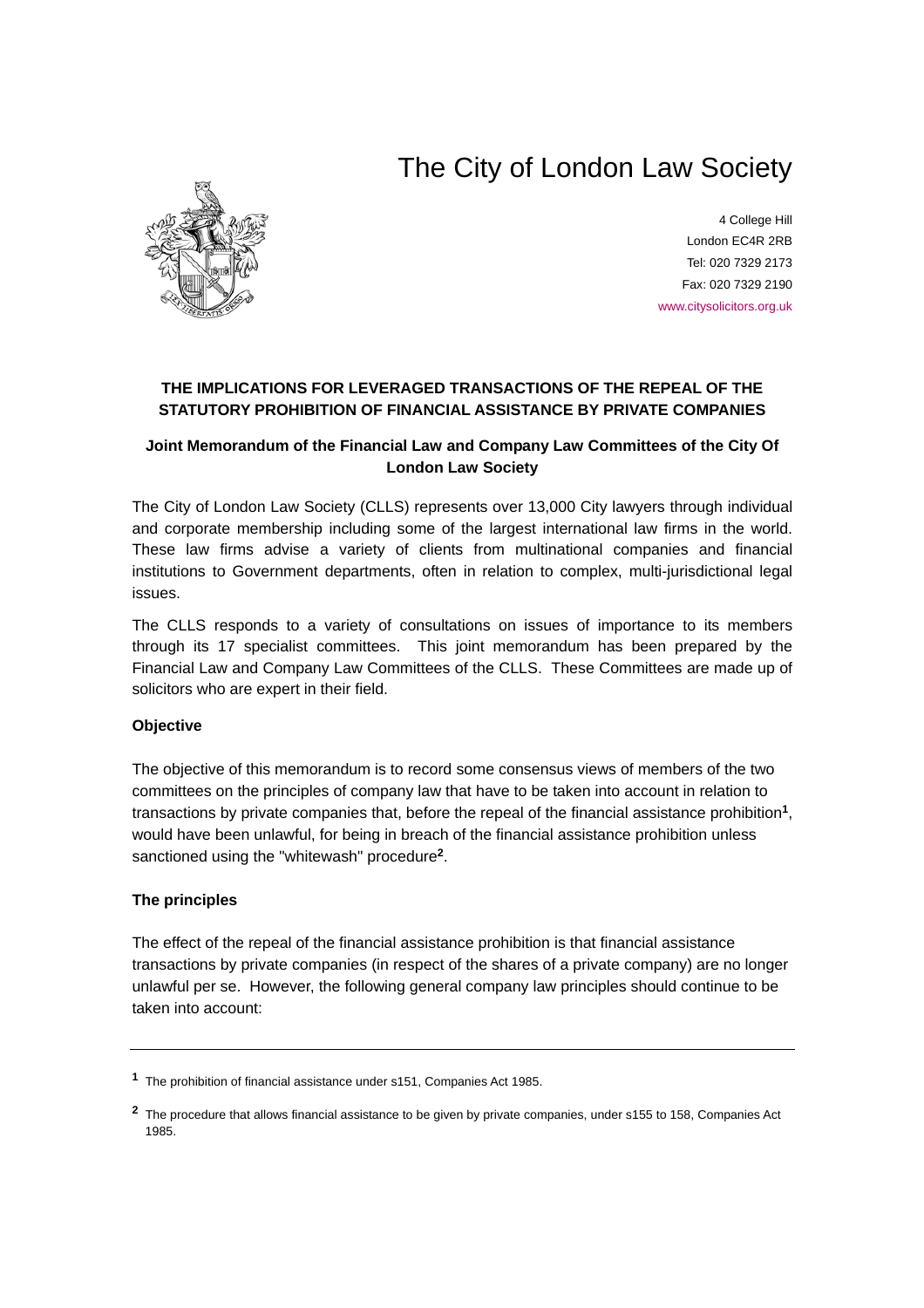- the transaction must be in the best interests of the company ("likely to promote the success") of the company for the benefit of its members")**[3](#page-1-0)**;
- the transaction must not breach the rules on distributions or otherwise constitute an illegal reduction in the capital of the company.

In addition, the validity of the transaction may be called into question as a transaction at an undervalue for the purposes of s238 Insolvency Act 1986.

## **Practical implications**

## *Best interests of the company*

The requirement to show that the transaction is in the best interests of the company may be considered in the same way as any other "upstream" commitment by a subsidiary for the benefit of other members of the group and the following may be considered as practical measures to give assurance that this requirement is met:

- board minutes that confirm the board has considered the matter and concluded that the transaction should be approved. It may be helpful to identify the "corporate benefit" in the minutes (whether tangible (guarantee fees) or intangible (the benefit of remaining part of the group)) and the board's assessment of the solvency of the company;
- approval by a shareholder resolution, which can reduce or eliminate the risk of a company/shareholder challenge based on breach of duty by the directors (the risk remains of a challenge if the company is insolvent, or is threatened by insolvency but as to this, see below).

## *No reduction of capital*

If the transaction involves an outright transfer of assets to or for the benefit of the shareholders of the company it may amount to a distribution, in which case the statutory rules on distributions**[4](#page-1-1)** must be complied with:

- if it is gratuitous, or
- if it involves a transfer at less than the lower of fair market value and book value (if the company has distributable reserves**[5](#page-1-2)**) or less than fair market value (if the company does not have distributable reserves).

<span id="page-1-2"></span><span id="page-1-0"></span>**<sup>3</sup>** Where relevant taking into account the matters referred to in s 172(2), Companies Act 2006. If the company is, or is at risk of becoming, insolvent, or would be as a result of entering into the transaction, the interests of creditors will be relevant to determine whether the transaction can properly be entered into.

<span id="page-1-1"></span>**<sup>4</sup>** Part VIII, Companies Act 1985; Part 23, Companies Act 2006.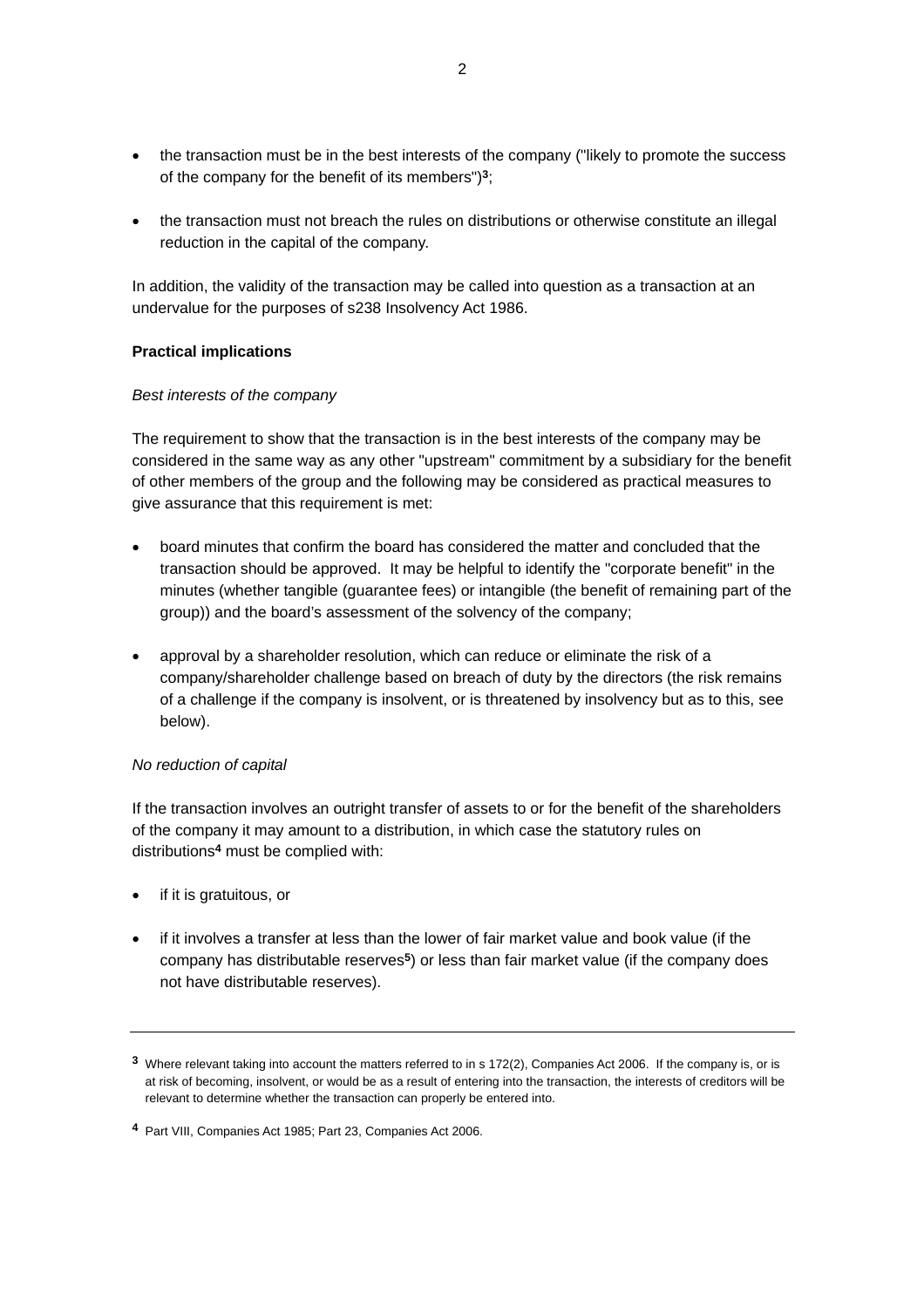Any other transaction which involves (or may in future involve) the transfer of assets to or for the benefit of shareholders and involves:

- a gift (not amounting to a distribution),
- a loan**[6](#page-2-0)**, or
- a guarantee or indemnity, the grant of security or any other assumption of a liability by the company**[7](#page-2-1)**

may amount to an unlawful reduction of capital if, as a result of the transaction, there would be a reduction in the net assets recorded in the company's books and that reduction exceeds the amount of the distributable reserves of the company.

If a transaction is on arm's length terms, it may be lawful even if the transaction would result in accounting net assets being reduced by more than the distributable reserves of the company. However, such situations are likely to be relatively rare and will require case-by-case analysis.

The effect on net assets should be determined according to normal accounting principles, so that if the transaction does not require an immediate accounting loss to be recognised there will be no effect on net assets. Accordingly, none of the issue of an upstream guarantee, the creation of upstream security or the making of an upstream loan will offend the rules concerning the maintenance of capital unless in the books of the company concerned the loan receivable falls to be recorded at less than the amount advanced or the guarantee or security requires the immediate recognition of a liability (and then only to the extent that the amount of the loss exceeds the distributable reserves of the company).

The steps that should be taken to provide assurance that the validity of the transaction cannot be challenged effectively will depend on the circumstances, but may include:

• being able to demonstrate that the directors of the company entering into the transaction have considered whether it will lead to a reduction in net assets and, if so, the amount of profits available for distribution. This will involve an assessment of the likelihood of any guarantee being called or any loan not being repaid and, under some accounting standards, the market value of a guarantee given or of a loan made. The amount of detail considered appropriate in any such assessment may depend on the degree of uncertainty as to (a) the possibility of a payment having to be made and (b) the potential magnitude of the payment (taking into account any right of indemnity and any right of contribution);

-

**<sup>5</sup>** s845, Companies Act 2006.

<span id="page-2-0"></span>**<sup>6</sup>** This includes any transactions that would have been caught by s152(1)(a)(ii), Companies Act 1985.

<span id="page-2-1"></span>**<sup>7</sup>** This includes any transactions that would have been caught by s152(1)(a)(iii), Companies Act 1985.